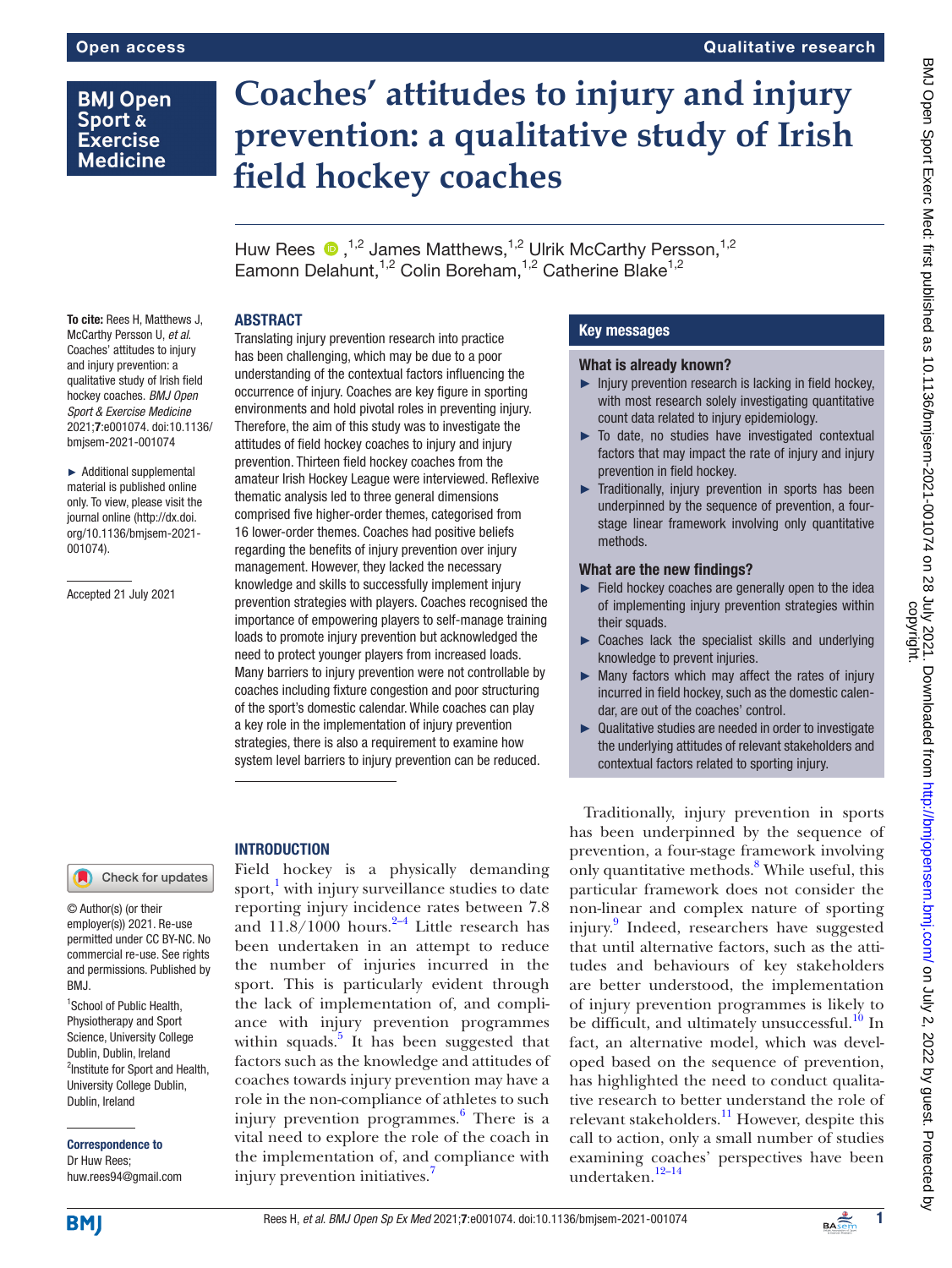Adopting qualitative methods to determine coaches' attitudes towards injury and injury prevention can provide richer insights into these contextual factors pertaining to injury, and ultimately may assist practitioners and researchers in targeting these factors to support the effective implementation of injury prevention programmes. For this reason, the purpose of this study was to explore coaches' attitudes to injury and injury prevention in field hockey.

#### MATERIALS AND METHODS Patient and public involvement

Participants in this study first became involved prior to the commencement of the interview process. A questionnaire was developed to gain an initial understanding of the participants' attitudes towards injury prevention, and responses to this questionnaire were used to formulate the interview guide. These responses also identified areas for further exploration, thus assisting in the development of the research questions. All head coaches were known to the first author, allowing ease in recruitment. However, head coaches assisted in the recruitment of the teams' assistant coaches by explaining the process and necessity of the research. Following the completion of the interview process, all transcripts were returned to the participants to review, and to finalise the data that would go for analysis.

#### Study design and context

The data collection and analysis process followed the Consolidated criteria for Reporting Qualitative research guidelines[.15](#page-7-10) This study adopted interpretivism as its philosophical position, assuming that there is no single external reality independent of the individual, rather reality exists in the form of multiple mental constructs.<sup>[16](#page-7-11)</sup> The study was situated within the Irish Hockey League (IHL). This league is the highest level of hockey in Ireland, with teams from this league competing at European level and clubs typically containing players who represent the national team. However, players are amateur and coaches will generally have careers away from the sport. Some coaches will be compensated for their coaching responsibilities, while others will perform their responsibilities on a voluntary basis. In addition, some clubs will have resources available to players, such as a physiotherapist or a club gym, while others will not.

#### Participants and procedures

Participants were recruited from the IHL. Initially, head coach participants were recruited using purposive sampling. Thereafter, snowball sampling was used in an attempt to recruit the teams' assistant coaches.<sup>17</sup> In total, 10 head coaches were approached via email, of whom seven agreed to participate in the study. Following discussion with the relevant head coaches, eight assistant coaches were identified and approached via email, of whom six agreed to an interview. We used semi-structured interviews to explore the attitudes of

these coaches towards injury and injury prevention in sport. Prior to being interviewed, informed consent and preliminary data were collected from the coaches using a short questionnaire, including demographic information such as age, coaching qualification and coaching experience, as well as their initial beliefs regarding risk factors to injury (eg, age, previous injury, etc), and initial attitudes towards injury prevention (eg, specific strengthening proprioception training, etc). The responses to this questionnaire were used to inform the development of the interview guide. The interview guide consisted of five sections: section one focused on some introductory questions; section two on communication within the squad; section three on their attitudes towards injury; section four on their attitudes towards injury prevention and section five asked for their response to three contextually driven scenarios (see [online supplemental file 2](https://dx.doi.org/10.1136/bmjsem-2021-001074)). All 13 participants were men, aged between 34 and 60. Coaches had playing experience ranging from 16 to 30 years, with five having played field hockey at an international level. Coaching experience ranged from 3 to 25 years, with seven having coached at international level, and four of those at senior international level. Five interviews took place face-to-face, with the remaining eight being conducted via Skype. Interviews were conducted by the first author, who had a background of participating in field hockey as a player, as well as being employed by clubs in the IHL as a physiotherapist. While a minimum of six interviews has been suggested for thematic anal-ysis, there are no strict guidelines for data saturation.<sup>[18](#page-7-13)</sup> A focus on the meaning taken from the sample rather than the size of the sample itself is encouraged.<sup>19</sup> After 11 interviews, the interviewer noticed there were no new themes emerging that would add to the data. Two final interviews were done to confirm this, and the data collection process then ceased.

#### Data analysis

Interviews ranged from 32 to 65min in duration (mean=45:55, SD=10:30) and were transcribed verbatim. Data were analysed through the NVivo software $^{20}$  using Braun and Clark's principles of reflexive thematic analysis.<sup>21</sup> First, the lead author familiarised himself with the data through reading and re-reading the transcripts. Following this, the transcripts were coded by generating succinct labels that identified important features within the dataset. Once the data had been coded, they were examined and collated in an attempt to identify broader patterns of meaning. The data were then collated for potential themes, which were reviewed against the dataset to determine whether or not they told a convincing story which addressed the research question. Once the themes were finalised and appropriate data collated for each, the themes were defined and named. The data were then written up into results, by weaving the themes together, with data extracts. $^{22}$  To ensure the rigour and trustworthiness of the data, criteria were drawn from the work of Tracey<sup>[23](#page-8-4)</sup> and included worthy topic, rich rigour, credibility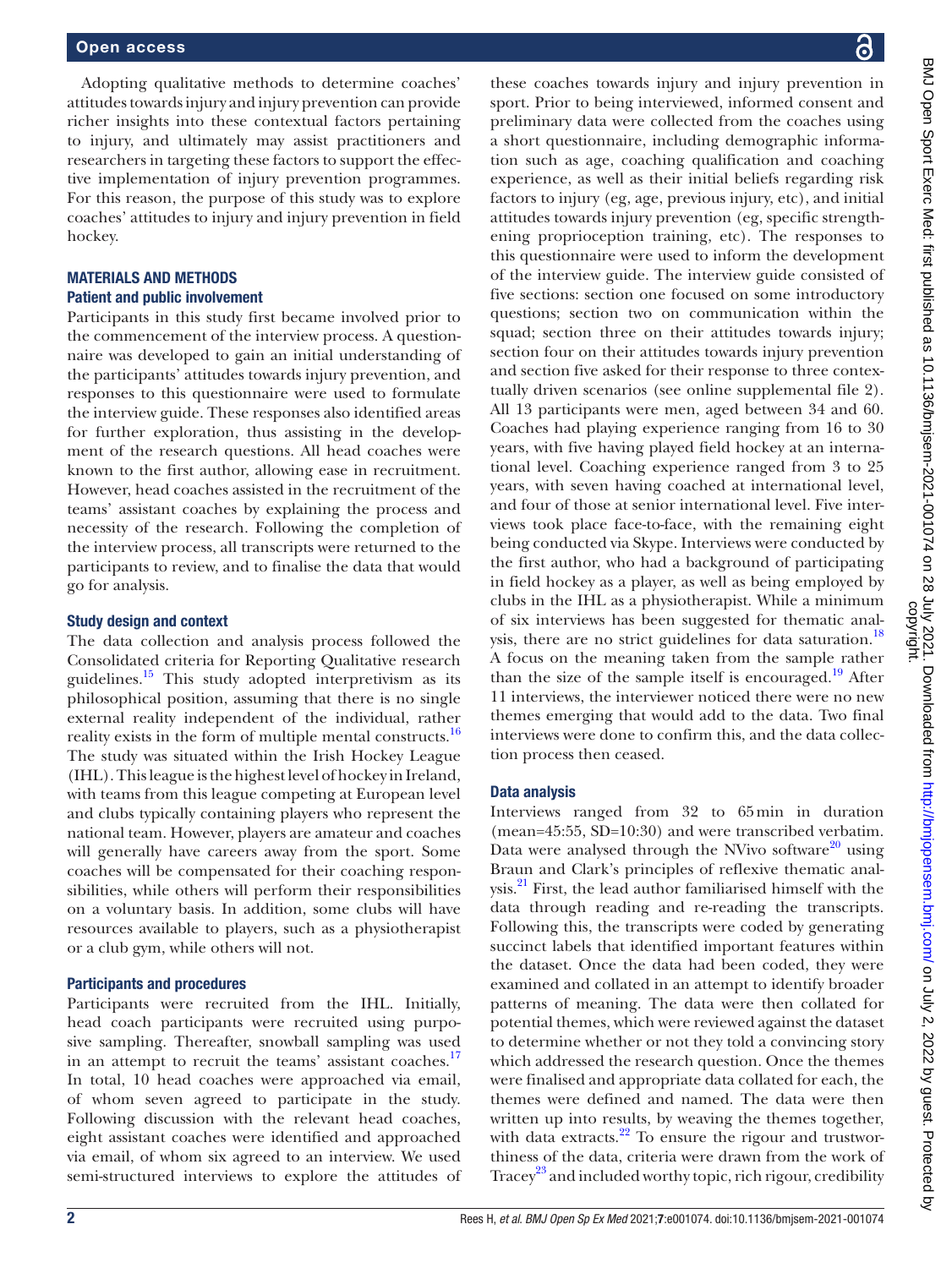and sincerity. Coaches' attitudes towards injury and their role in injury prevention were deemed an important topic due to the increasing focus on player well-being in sport. Rich rigour was achieved by interviewing experienced coaches who gave in-depth accounts. Credibility was addressed by member reflections and peer triangulation. $^{24}$  The coach participants were sent the interview transcripts and were asked to share any further insight that might have been prompted from reviewing the transcript. Furthermore, members of the research team interacted with the lead author and considered different interpretations of the data with the aim of developing a fuller understanding through this dialogue. Finally, sincerity was achieved by the lead author keeping a reflexive diary to reflect on different interpretations of the data through the analysis process.

#### RESULTS

Five higher-order themes with 16 related lower-order themes were categorised under three general dimensions. The first general dimension examined the attitudes of coaches to injury prevention and incorporated two higher-order themes: *coaches value injury prevention and identification of risk factors*; and *player safety and welfare are the priority*. The second general dimension explored the coaches' impact on injury prevention and consists of the higher-order themes: *style of coaching and communication attempt to ensure player safety*; and *injury prevention needs to be age-specific*. The final general dimension focused on the contextual barriers to injury prevention and discusses the

final higher-order theme: *environmental and system-level barriers to injury prevention*. [Figure](#page-2-0) 1 highlights the interaction between lower-order themes, higher-order themes and general dimensions. Furthermore, the tables provide key quotes from the coaches which accompany each of the presented general dimensions. To allow the authors to blend the coaches' perspectives to build a reality based on multiple constructs, results were interpreted by the authors and collated. This was in keeping with the philosophical paradigm for this study.

#### Attitudes of coaches to injury prevention

Quotes to illustrate each of the themes associated with coaches' attitudes to injury prevention are presented in [table](#page-3-0) 1. The majority of coaches were positive about injury prevention. This was evident through coaches being open to allowing periods of rest for their players, the value they placed in 'trying for prevention rather than treatment … by managing players' and their emphasis on player safety. Coaches expressed the importance of being able to identify the risk factors related to injury to inform prevention. To do this, coaches tended to rely on commonly accepted risk factors to injury in sport such as the workload placed on athletes in matches and training, a lack of recovery postgame or athletes being 'too light and not strong enough'. While the degree to which clubs implemented injury prevention strategies varied significantly from team to team, coaches often relied on their own limited knowledge, employing some commonly used prevention strategies. For example, a progressive 'running

| <b>Lower-Order Themes</b>                       |  | <b>Higher-Order Themes</b>                                                |  |                                 | <b>General Dimensions</b> |                        |
|-------------------------------------------------|--|---------------------------------------------------------------------------|--|---------------------------------|---------------------------|------------------------|
| Knowledge of injury prevention                  |  | Coaches value injury prevention<br>and identification of risk factors     |  | The attitudes of                |                           |                        |
| Identification of risk factor to injury         |  |                                                                           |  |                                 |                           |                        |
| Injury prevention methods                       |  |                                                                           |  |                                 |                           |                        |
| Management of fatigue                           |  |                                                                           |  | coaches to injury<br>prevention |                           |                        |
| Reaction to serious injury                      |  | Player safety and welfare are the<br>priority                             |  |                                 |                           |                        |
| Management of chronic injury                    |  |                                                                           |  |                                 |                           |                        |
| Development of culture within the squad         |  |                                                                           |  |                                 |                           |                        |
| Effects of coaching style                       |  | Style of coaching and<br>communication attempt to ensure<br>player safety |  |                                 |                           |                        |
| Organisation of internal power                  |  |                                                                           |  |                                 | Coaches' impact on        |                        |
| Communication differences between social groups |  |                                                                           |  |                                 | injury prevention         |                        |
| Experience and social hierarchy                 |  | Injury prevention needs to be age-<br>specific                            |  |                                 |                           |                        |
| Excessive demands placed on youth               |  |                                                                           |  |                                 |                           |                        |
| Match workload affects injury risk              |  |                                                                           |  |                                 |                           |                        |
| Amateur nature of field hockey                  |  | Environmental and system-level                                            |  |                                 |                           | Contextual barriers to |
| Lack of medical and support staff               |  | barriers to injury prevention                                             |  |                                 |                           | injury prevention      |
| Athlete factors limiting injury prevention      |  |                                                                           |  |                                 |                           |                        |

<span id="page-2-0"></span>Figure 1 The development of the general dimensions, higher-order themes and lower-order themes through reflexive thematic analysis.<sup>[21](#page-8-2)</sup>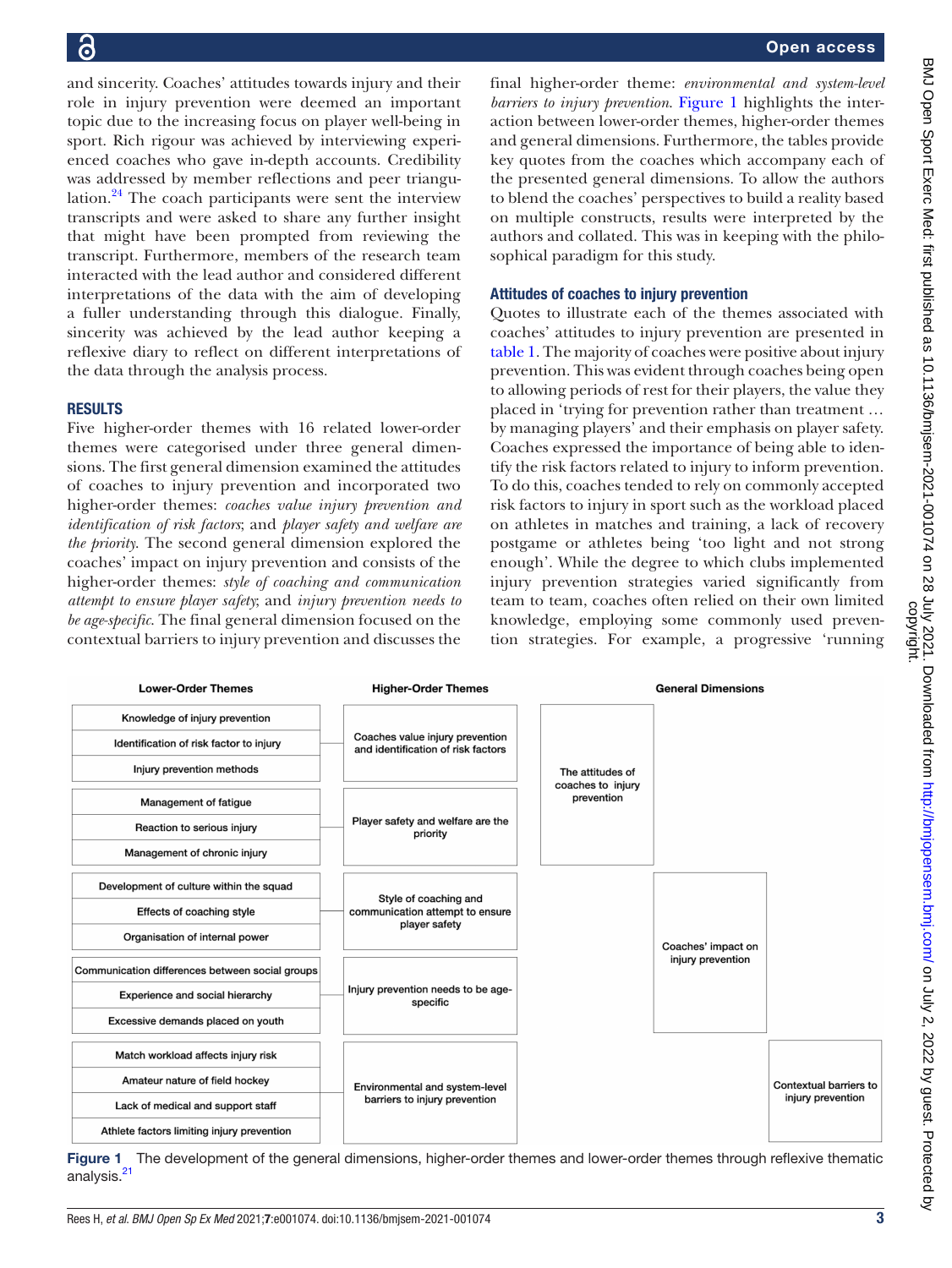<span id="page-3-0"></span>

| Table 1 Main codes and related quotes on the dimension 'the attitudes of coaches to injury prevention' |                                   |                                                                                                                                                                                                                                                                                                                                                                                                                                                                                                                  |  |  |
|--------------------------------------------------------------------------------------------------------|-----------------------------------|------------------------------------------------------------------------------------------------------------------------------------------------------------------------------------------------------------------------------------------------------------------------------------------------------------------------------------------------------------------------------------------------------------------------------------------------------------------------------------------------------------------|--|--|
| <b>Higher-order theme</b>                                                                              | <b>Lower-order theme</b>          |                                                                                                                                                                                                                                                                                                                                                                                                                                                                                                                  |  |  |
| Coaches value prevention<br>and identification of risk<br>factors                                      | Knowledge of injury<br>prevention | 'Even these [different software applications] where players write in<br>and give details about their muscle soreness and their fatigue. That's<br>all fine, it's good information, but how do I adjust the programme that<br>they're on to make it beneficial for the player? It would all be guess<br>work. It wouldn't be based on anything scientific. My knowledge<br>wouldn't be sufficient. It would be purely based on what I think might<br>be a solution. But, in reality, it might not be a solution'. |  |  |
|                                                                                                        | Identification of risk<br>factors | 'From an injury causing [point of view], obviously matches are a higher<br>intensity. With the [amount of] travel, there's obviously more tendency<br>not to recover properly from matches. [Both] from match to match and<br>from training to training'.                                                                                                                                                                                                                                                        |  |  |
|                                                                                                        | Injury prevention methods         | 'To try to prevent injuries, we would incorporate a number of different<br>things into our sessions. Appropriate activation techniques and<br>appropriate conditioning would be the main ways. Also, effective<br>warm up, effective cool down. Then there's your recovery strategies,<br>whether it's pool recovery or a massage. We often try different things'.                                                                                                                                               |  |  |
| Player safety and welfare<br>are the priority                                                          | Management of fatigue             | 'I would probably tell the player that if he's constantly feeling this<br>tiredness, he certainly wouldn't be under any pressure to play. I would<br>probably advise him to get some sort of expert advice to get it sorted<br>out as soon as possible. Ultimately, the player welfare and the injury<br>have to be of most importance'.                                                                                                                                                                         |  |  |
|                                                                                                        | Reaction to serious injury        | 'You would have to take the medical advice. Because you're leaving<br>yourself wide open to a court case if you don't. If that player collapsed<br>or had some sort of brain injury because you put them on the pitch<br>when you were told they shouldn't be, it's on you. If a player is<br>concussed, you also have to believe that they're not in a fit state to<br>make a good decision'.                                                                                                                   |  |  |
|                                                                                                        | Management of chronic<br>injury   | '[I would] talk to the player and see. If it's not going to do anymore<br>damage, we would taper his workload. If he pulls up, he doesn't play.<br>If he can get through it, then I'm in a position that we can taper his<br>pitch time to make sure that we can get him on the pitch. And if it's<br>beneficial that way, then it's fine, keep playing'.                                                                                                                                                        |  |  |

programme where players build up [to match intensity]' and modifying load by 'lengthening the video analysis period, lengthening the warmup and cool down periods' were used. However, coaches indicated that they did not have sufficient knowledge to comprehensively manage injury prevention (see [table](#page-3-0) 1, lower-order theme 1) and 'screening would be enormously beneficial' to highlight areas of increased risk or weakness for players. This level of specialist support was often not feasible because 'it's a costly thing to do'. This typically left coaches holding all of the responsibility for injury prevention.

#### Coaches' impact on injury prevention

[Table](#page-4-0) 2 provides data-rich quotes for each of the lowerorder themes associated with the dimension examining coaches' impact on injury prevention. Coaches influenced injury prevention through the manner in which they interacted with their players, with 12 of the 13 coaches attempting to empower players to make their own decisions regarding training workload (see [table](#page-4-0) 2, lower-order theme 2). One coach, however, took a notably less inclusive approach to coaching, stating that he is 'the decision maker and [the players] follow [his]

lead'. Coaches did not exhibit signs of a win-at-all-costs mentality, placing the welfare of the player above all else. Interestingly, coaches' promotion of player autonomy was moderated by the age of the players. Coaching staff were more open to senior players contributing to the management of workload than they would be with younger athletes. This was evident in one coach noting that 'this week [the senior players] came to [him] and said maybe we should go a bit lighter on Tuesday', because they had a particularly demanding match on the weekend. On the other hand, they highlighted the need to take a more hands-on approach with younger athletes as they need more assistance with elements such as recovery and managing workload. Furthermore, younger players were also viewed as being particularly vulnerable (see [table](#page-4-0) 2, lower-order theme 6). Playing for multiple teams across a season at school, club and international level has seen the demands and pressure on school-aged athletes increase significantly. This was illustrated by one coach identifying a school-aged player 'who is a senior international and played 93 games in a year'. All IHL coaches reported having to monitor and manage the training load of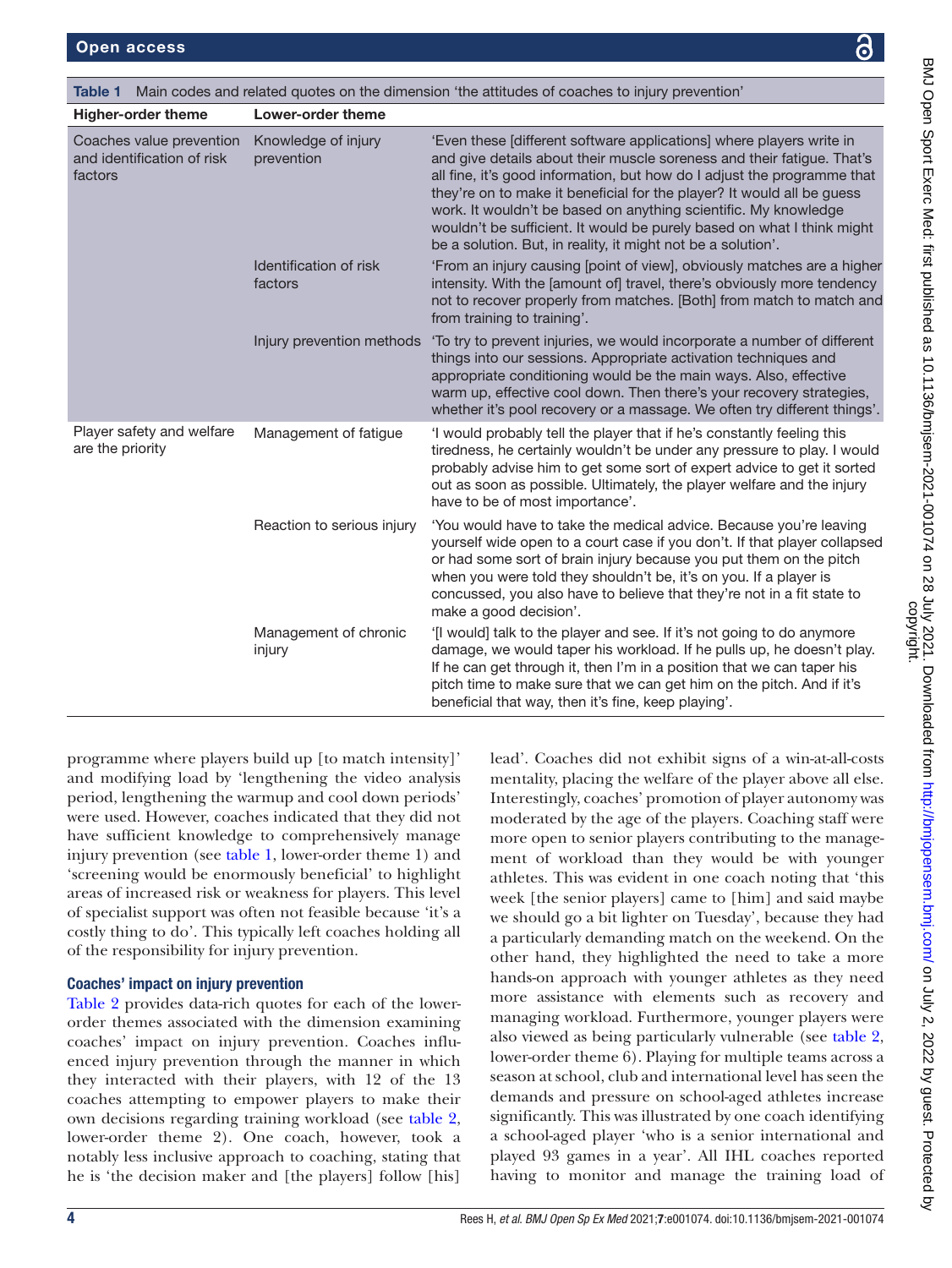| Higher-order theme Lower-order theme                                         |                                                   |                                                                                                                                                                                                                                                                                                                                                                                                                                  |  |  |  |  |
|------------------------------------------------------------------------------|---------------------------------------------------|----------------------------------------------------------------------------------------------------------------------------------------------------------------------------------------------------------------------------------------------------------------------------------------------------------------------------------------------------------------------------------------------------------------------------------|--|--|--|--|
| Style of coaching<br>and communication<br>attempt to ensure<br>player safety | Development of culture                            | 'This year, we've tried to make it more open. "Right, this is what we think,<br>what do the players think?" We're trying to make it more open, a bit more<br>transparent. It's not such a closed shop anymore. It's not just what the<br>coach says, goes. It's trying to get everybody better at making decisions,<br>particular when managing load'.                                                                           |  |  |  |  |
|                                                                              | Effects of coaching style                         | 'It's important to listen to the player. Even if somebody is struggling, there's<br>things you can do. You don't have to not train. You can still do things at<br>60%, you can work on skills, you can do some shooting. You don't have<br>to be sprinting and fatiguing and so, I think listening to the player among<br>other [things] can minimise injuries'.                                                                 |  |  |  |  |
|                                                                              | Organisation of internal<br>power                 | 'As I say to them all the time, [some of the players] have more experience<br>than we do. One of them has played in one of the biggest clubs in the<br>world and had been to an Olympics and a World Cup. So, why not try and<br>take some of his knowledge out'.                                                                                                                                                                |  |  |  |  |
| Injury prevention<br>needs to be age-<br>specific                            | Communication difference<br>between social groups | 'With some of the younger guys, there's certain things you don't want to<br>be doing with them. It's probably more of an arm around them and here's<br>what we should do. We're trying to just explain more to the younger guys<br>as much as to why we're doing things. Obviously still valuing their opinion,<br>but they tend not to say much'.                                                                               |  |  |  |  |
|                                                                              | Experience and social<br>hierarchy                | 'The elite athletes and [senior players] will demand more information. "Ok,<br>I'm injured, what am I supposed to do about it?" They drive the standards.<br>The coach or the manager can put out an aspirational standard, but it's<br>actually the players that drive it'.                                                                                                                                                     |  |  |  |  |
|                                                                              | Excessive demands<br>placed on youth              | 'If you're working with younger players, a lot of them aren't going to have<br>the necessary experience and knowledge to know when enough is enough<br>or how far can push themselves and would tend to over push themselves.<br>At this stage, it's the responsibility of the coach and [senior players] to<br>give them the information and to recognise when players have pushed<br>themselves too far or potentially could'. |  |  |  |  |

<span id="page-4-0"></span>Table 2 Main codes and related quotes on the dimension 'coaches' impact on injury prevention'

these younger athletes, reporting that '[school coaches] are not interested in what [young athletes] do further down the line for the club, or Irish 16's, 18's or 21's'. This extreme pressure placed on youth is particularly prevalent at certain points in the season, such as 'the all-Ireland school [tournament], played across threedays, where if you win it, you end up playing five matches'. Young athletes 'aren't going to have the necessary experience or knowledge' to understand that this level of workload is excessive and so, 'it's the responsibility of the coach and [senior] players to give this information'.

# Contextual barriers to injury prevention

Finally quotes to highlight the lower-order themes regarding contextual barriers to injury prevention are presented in [table](#page-5-0) 3. Field hockey is an amateur sport, with athletes playing as a community-based sport for exercise. Although the top level in Ireland, its amateur nature was considered a challenge with regards to ensuring athletes were match-fit and ready for selection as 'they're not professional athletes so there's always someone missing [from training]'. One of the most important factors associated with this is the athlete's access to medical resources within the club. Many clubs rely on one of their players undertaking a dual role, whereby the athlete happens to be a doctor of physiotherapist, often only being used

'on an emergency basis, for example if somebody got cut on the side of the pitch'. This was common across clubs, and made it challenging for coaches, particularly during matches, to determine whether or not an athlete can continue to play. However, coaches have come to terms with such an arrangement (see [table](#page-5-0) 3, lower-order theme 3). Coaches were aware of the benefits of using software or data systems to integrate physical load monitoring, physical performance tests and self-report well-being, such as Kitman labs. However, they admitted lacking the skillset and knowledge required to 'adjust the programme that they're based on [that information], to make it beneficial to the player'. Furthermore, lack of awareness and knowledge of the benefits of injury prevention, including warmup methods, and the subsequent lack of buy-in from athletes, left coaches frustrated and often helpless (see [table](#page-5-0) 3, lower-order theme 4). The introduction of the IHL as a season long competition has made the league more physically demanding for athletes, according to the majority of coaches. Double weekends, and a winter break which caused significant fixture congestion in the latter stages of the season were particularly to blame for this. Furthermore, the indoor hockey season, which runs parallel to the field hockey season for a period, means that 'from November onwards, some of the players could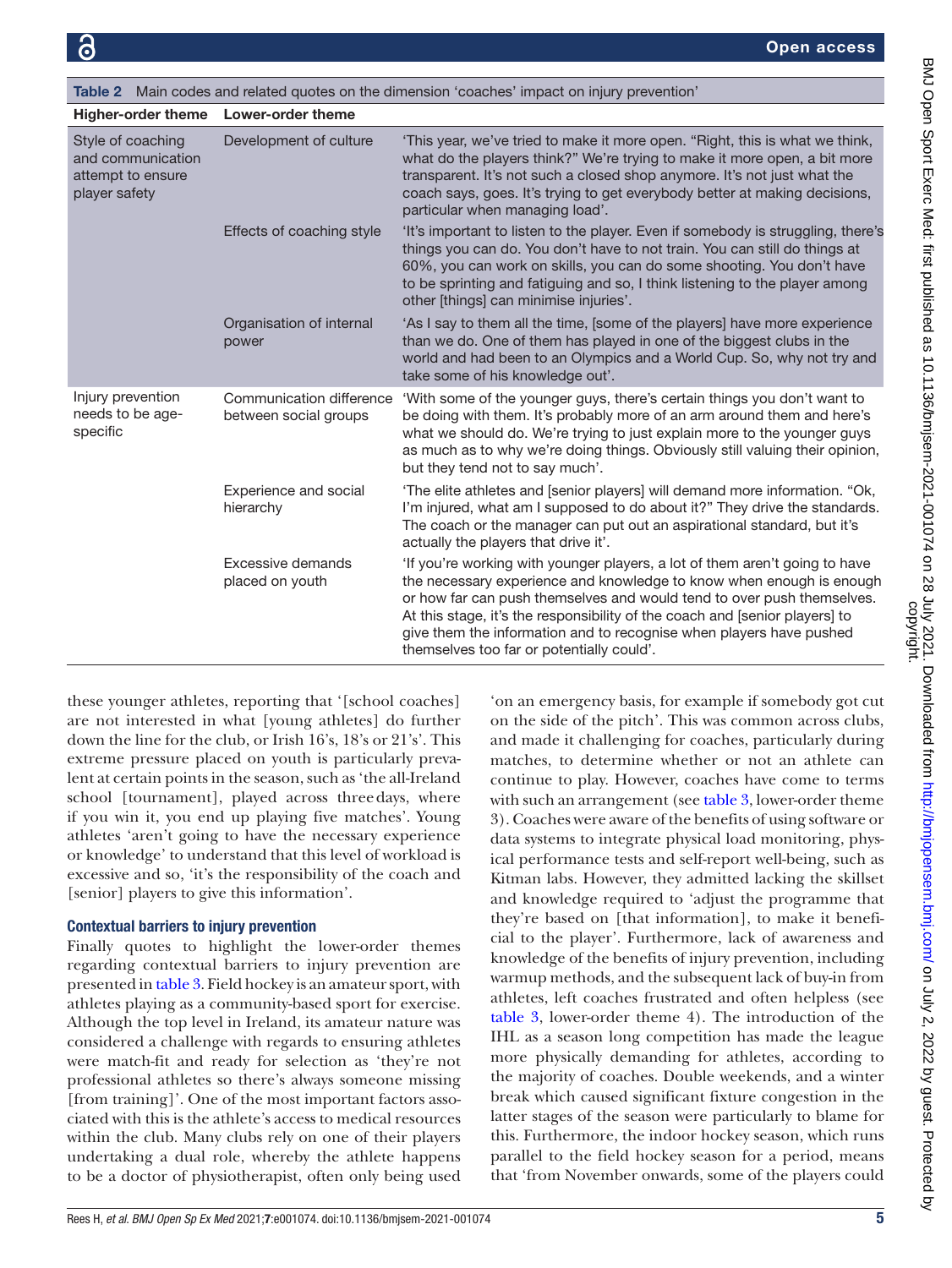|  | Table 3 Main codes and related quotes on the dimension 'contextual barriers to injury prevention' |
|--|---------------------------------------------------------------------------------------------------|

<span id="page-5-0"></span>

| Higher-order theme Lower-order theme                                           |                                      |                                                                                                                                                                                                                                                                                                                                                                                                                                  |  |  |
|--------------------------------------------------------------------------------|--------------------------------------|----------------------------------------------------------------------------------------------------------------------------------------------------------------------------------------------------------------------------------------------------------------------------------------------------------------------------------------------------------------------------------------------------------------------------------|--|--|
| Environmental and<br>system-level barriers injury risk<br>to injury prevention | Match workload affects               | '[Modifying training intensity is] definitely something you learn over time. We<br>would speak to some of the guys playing abroad [in professional leagues]<br>where they could have two or three sessions a day between strength and<br>conditioning, outfield sessions and video sessions. It wouldn't be unheard<br>of, especially around times when we have a lot of matches, just to be<br>running sessions for 1.5 hours'. |  |  |
|                                                                                | Amateur nature of field<br>hockey    | 'It's purely voluntary from [a professionalism] point of view. But everyone<br>is expected to play, to train on either the Wednesday or Thursday. But<br>sometimes if a player has got an exam the next day or is away on business<br>or can't make training for whatever reason, then we just have to accept that<br>that's reality and get on with it really'.                                                                 |  |  |
|                                                                                | Lack of medical and<br>support staff | '[Having access to medical resources] would be great if you had the time<br>and the finances. I think both of them are a big factor. Finance obviously an<br>issue, but it's the time factor as well. You're so limited. You have two hours<br>with somebody. You've got to warm-up for half an hour. I don't know when<br>we'd fit in being able to see a [club] physio'.                                                       |  |  |
|                                                                                | Athlete factors limit<br>prevention  | '[Our players] aren't focused on their cool down, they don't understand the<br>importance of the cool down and other recovery [techniques]. Their warm-<br>up, their rehab on a Monday or Wednesday night or whatever they're doing.<br>I just think we lack a bit of understanding'.-In relation to coaches general<br>understanding of how it may be possible to prevent injuries.                                             |  |  |

have two indoor training sessions a week, two outdoor training sessions a week, and matches as well'.

#### **DISCUSSION**

The primary aim of this study was to identify the attitudes of field hockey coaches towards injury prevention. We identified five higher-order themes which were examined under three general dimensions. The first of these dimensions, *the attitudes of coaches to injury prevention*, discussed the idea that field hockey coaches are in tune with the idea of injury prevention, at least as a general concept. However, they often struggle to implement such strategies due to their lack of skills and underlying knowledge. The second dimension, *coaches' impact on injury prevention*, highlights the role that coaches currently play in preventing injury among members of the playing squad. Finally, our third dimension, *contextual barriers to injury prevention*, examined the belief that many of the contributing factors to injury are out of the control of the coach and lie elsewhere.

#### Attitudes of coaches to injury prevention

Generally speaking, the attitudes displayed by field hockey coaches suggested they are injury preventionfocused and appreciate the concept of implementing injury prevention methods within their squad. They had a strong awareness of what constituted an injury and felt a responsibility when determining how to handle an athlete who was suffering an injury. All coaches insisted that the health and well-being of the athletes was the key factor in the decision-making process. Interestingly, this is in contrast to coaches in professional sports, where performance was deemed

to be the main goal.<sup>25</sup> Although field hockey coaches displayed generally positive attitudes towards injury and potential injury prevention strategies, limitations in their skills, knowledge and resources restrict their ability to implement them. For example, coaches were not confident when it came to developing and administering specific strengthening programmes, which have been shown to assist in reducing injuries. $26-28$ In Ireland, field hockey, and in fact most sports in general, are amateur in nature. As such, many coaches are employed on a voluntary or semi-professional basis. This perhaps places additional undue pressure on the coach, who cannot be expected to be experts in this field. This did, however, highlight the need for further support staff to be employed within the squads, who are capable of contributing to the safety of athletes while playing. Injury prevention strategies require contributions from multiple levels, including fitness coaches and physiotherapists, $29$  a luxury not available to field hockey athletes in Ireland. Further to their employment within the squad, many coaches had careers away from sport. Despite this, the expectation placed on them is perhaps excessive and unjust. For example, clubs in Ireland compete in European level competitions, often played abroad, requiring some coaches to take leave from work. Indeed, it would be unfair to expect coaches to also carry the burden of injury prevention. Interestingly, however, the prioritisation of athlete safety by field hockey coaches in Ireland is perhaps conflicting with more elite sports, where player welfare is considered important, but not at the expense of performance.<sup>[12](#page-7-9)</sup>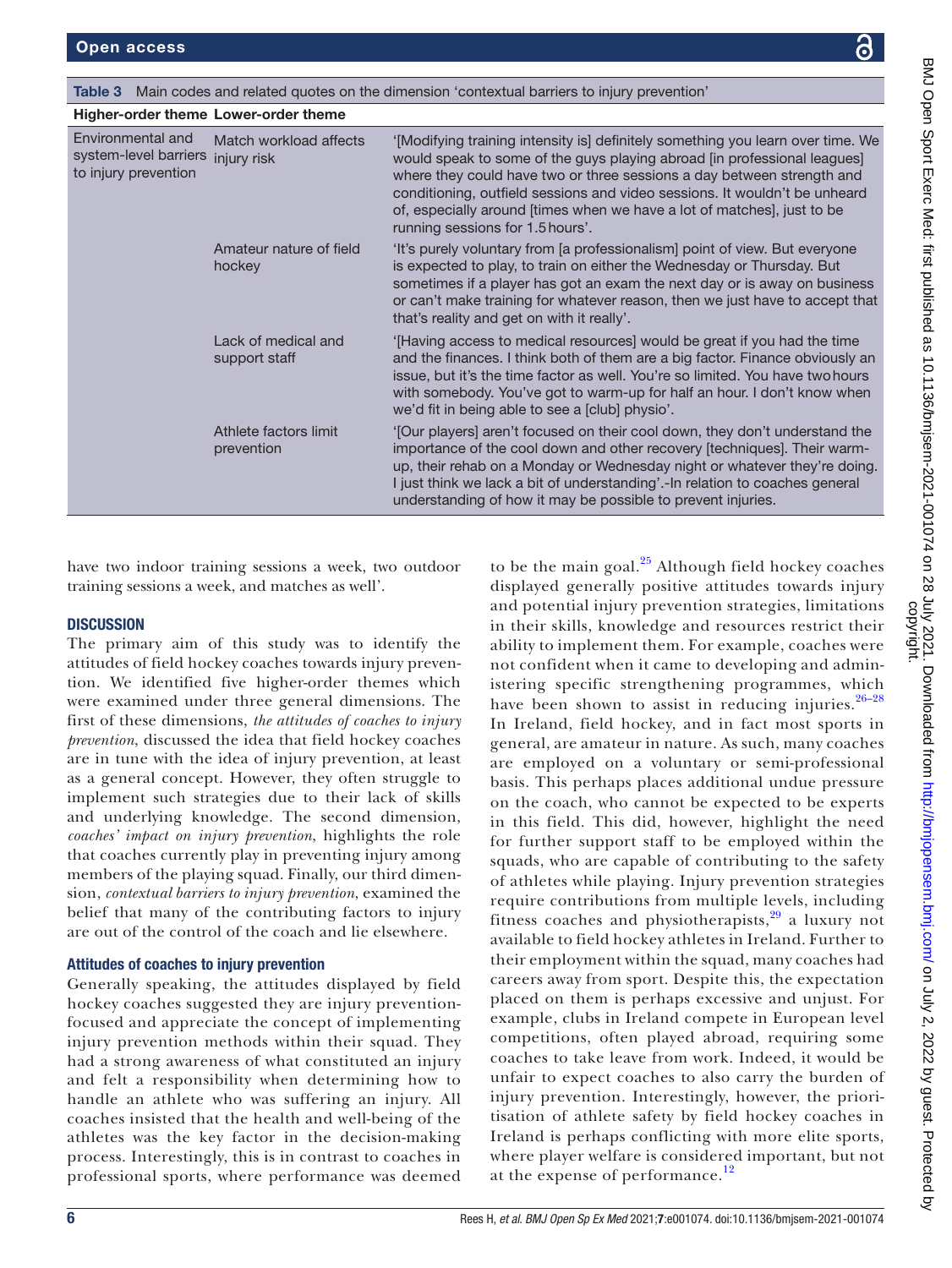#### Coaches' impact on injury prevention

While not directly linked to preventing injury in sport, studies have shown that effective communication between coaches and the playing squad, $30$  as well as between the clubs support staff<sup>[31](#page-8-10)</sup> can indirectly reduce the burden and prevalence of injury. Youth athletes, by definition, are less experienced than their more senior counterparts. Coaches highlighted the need, for this reason, for their communication-style to differ for this cohort. For example, younger athletes tend to play more hockey, but are not experienced when it comes to post-game recovery and other prevention techniques. Therefore, they required more guidance in this respect. This is likely to have placed further burden on coaches. Coaches who apply transformational leadership (ie, a leadership style whereby the leader works with teams to encourage innovation and create change through democratic methods within the squad), tend to oversee fewer injuries across a season.<sup>[30](#page-8-9)</sup> The field hockey coaches displayed many transformational characteristics. For example, they involved athletes in decision-making regarding managing load during and between games. They also tended to give more autonomy to senior players than their less experienced counterparts, a cohort who tend to suffer the higher rates of injury in sport.<sup>32</sup> This may be due to younger players having insufficient knowledge or experience. Despite coaches' positive attitudes and some knowledge of injury prevention, specialist support and guidance would provide coaches with additional knowledge to further reduce the risk of injury to athletes. It would also alleviate some of this additional burden that is placed on field hockey coaches in Ireland.

Coaches also felt a particular responsibility for protecting younger players as they felt the domestic calendar is unfavourable to them, as some occasionally play at school, club, regional and international level at the same time. As a result of this, they are often expected to prioritise a number of different teams, with little thought given to the welfare or future development of the player. Mid-season tournaments, such as the all-Ireland school tournament, consist of athletes participating in up to five games over the space of 3days. This is despite evidence suggesting that rest days are likely to result in athletes being at decreased risk of sustaining injury. [33](#page-8-12) This particularly demanding domestic calendar for younger players appears to be unique to Ireland. For example, as the league standard in Ireland is lower than that of the professional leagues in Europe and Australia, athletes often begin to participate in senior men's leagues from as young as 15 years old. It is seldom in sport that young athletes could be expected to play for up to five different squads in total. This may require intervention at a governing level, restricting the number of matches that school-aged athletes are permitted to play.

#### Contextual barriers to injury prevention

Oftentimes in sport, a number of barriers restrict the coaches' ability to prevent injuries, many of which are

out of the coaches' control. This occurred at multiple levels, from the athlete up to national governing body. Field hockey athletes in Ireland tend to be communitybased, limiting the contact time that coaches have with athletes. This has a significant impact on the implementation of injury prevention strategies. Many teams train only for 1.5–2hours, two times per week. Coaches indicated some reluctance to dedicate some of their time to such strategies, instead of relying on athletes conducting strength and conditioning sessions in their own time. Furthermore, such strategies need to be consistent to be successful.<sup>34</sup> Athletes' absence from training due to other commitments, as is the norm in amateur sport, is likely to have a significant impact on this. Similar difficulties were highlighted in soccer. $35$ 

Environmental factors, over which field hockey coaches have little or no control, were considered to be a major contributing factor to injury and are likely to be a barrier when implementing injury prevention strategies. For the typical senior club athlete, fixture congestion remains an important problem. Around European field hockey leagues, a mid-season winter break is held over the winter months. This provides athletes with a period of time to rest and recover, but also to allow for the popular indoor hockey season to commence. In Ireland, the winter break is considerably shorter than those in other major European leagues. According to coaches, the introduction of this winter break caused fixture congestion at the start and end of the indoor hockey season, when the winter break was beginning and ending. Fixture congestion, and the resulting fatigue, increases an athlete's risk of sustaining injury when not managed appropriately.<sup>36</sup>

#### Moving from linear to non-linear models of injury prevention

In 1992, van Mechelen *et al* developed the 'sequence of prevention'.[8](#page-7-5) This four-stage guide was the first model of its kind developed to tackle a persistent and growing problem: sporting injuries. However, important factors such as the context in which the sport is played, and the many complexities associated with human behaviour need to be explored if we wish to fully understand the problem. $^{11}$  For example, the amateur nature of field hockey in Ireland caused a number of issues to arise, including many coaches being voluntary or semiprofessional in their roles. This significantly impacted on their time and effort commitments. Furthermore, there are a number of barriers to injury prevention at environmental and societal levels, which may be out of the control of coaches. Until these barriers are addressed, future interventions will likely prove unsuccessful, a discovery that would likely have been missed under the framework of the 'sequence of prevention'. This study provides further evidence of the need to move away from linear frameworks, such as the sequence of prevention and towards more non-linear frameworks that take into account the behaviour of stakeholders and context of the sport.<sup>[11](#page-7-8)</sup>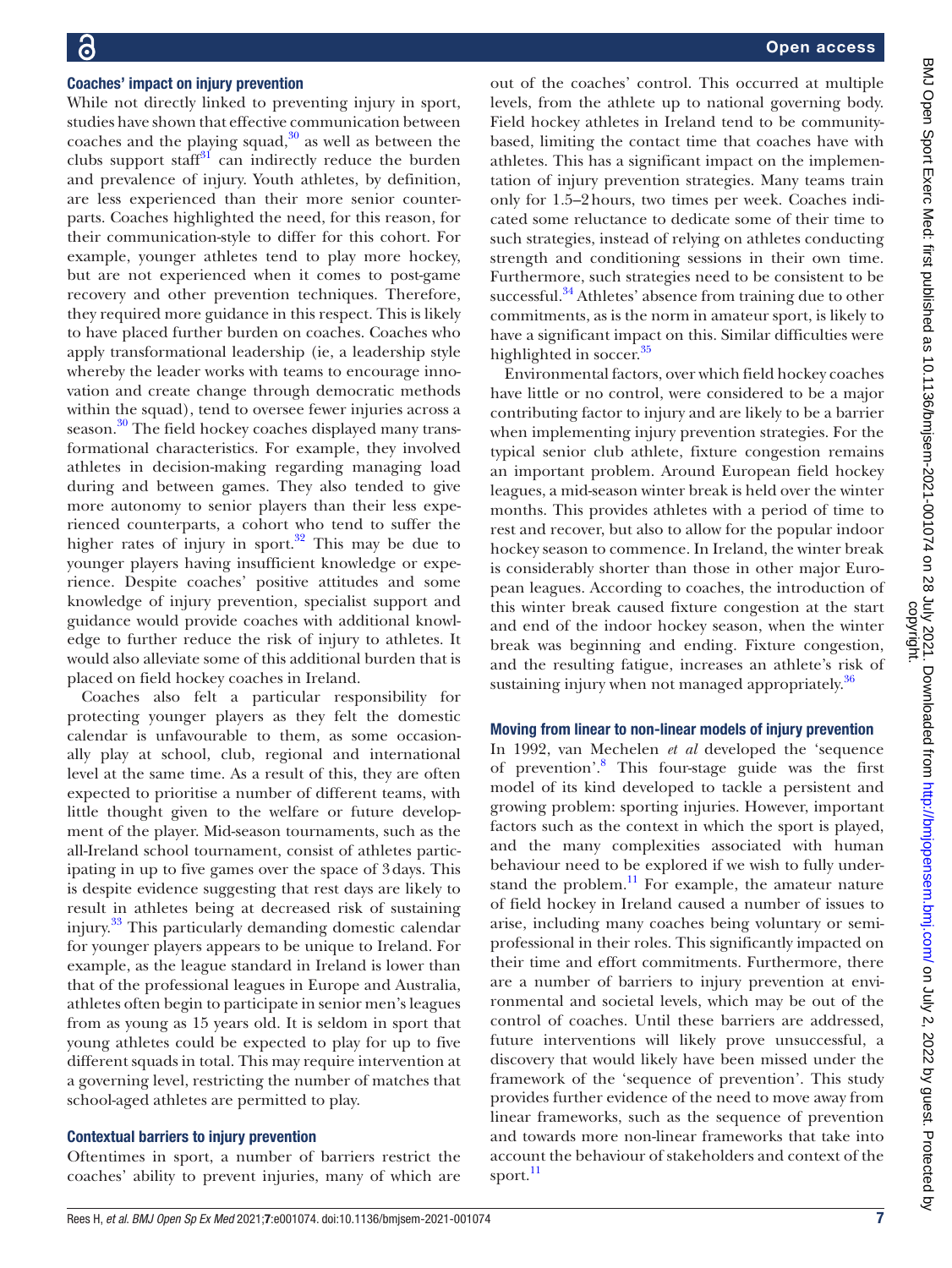#### Implications

Further education of coaches would be of benefit to preventing injuries in athletes, which could be provided for during formal coaching courses. While it is not realistic to expect coaches to fulfil the roles of physiotherapists or sport scientists, they should have a basic understanding of training load and warmups. It may also be of benefit to ensure that coaches hold valid first aid qualifications. The importance of coaching style is highlighted throughout this study. The benefits to athlete welfare in transformational coaching styles should also be described to coaches. Furthermore, a restructure of the domestic calendar may improve the safety and well-being of athletes. This could include an extension of the winter break to prevent any overlap between the field and indoor hockey seasons, as well as the all-Ireland school tournament. Although previous injury prevention warmups have proved successful in other team sports, <sup>37</sup> <sup>38</sup> until such a time that improved education can be provided to both coaches and athletes, it is unlikely that such strategies would be successful, as coaches in this study had the perception that athletes undervalue warmups. Future prevention strategies should be relatively short, without compromising its usefulness, to accommodate the limited exposure time that athletes have with their coaches.

#### **CONCLUSIONS**

In conclusion, field hockey coaches had a positive attitude towards injury prevention and understood the benefits of implementing interventions within the squad. However, they often lacked the skills and knowledge required to fully implement effective prevention programmes. Environmental factors outside of the coaches' control, such as the domestic calendar further impacted on the coaches' ability to prevent injury. In addition, athletes themselves often represented a barrier to such measures through their limited understanding of injury and injury prevention, as well as other commitments such as work and school, highlighting the amateur nature of the sport. However, despite this, coaches tend to prioritise the welfare of players over a win-at-all-costs mentality, emphasising the potential that educating coaches with respect to injury prevention could have on injury rates within a squad.

#### Twitter Huw Rees [@HuwRees2](https://twitter.com/HuwRees2)

Acknowledgements This study was carried out as part of a scholarship from the Institute for Sport and Health in University College Dublin.

Contributors All authors have contributed to the development of this manuscript.

Funding The authors have not declared a specific grant for this research from any funding agency in the public, commercial or not-for-profit sectors.

Competing interests None declared.

Patient and public involvement Patients and/or the public were not involved in the design, or conduct, or reporting, or dissemination plans of this research.

Patient consent for publication Not required.

Ethics approval Ethical approval was granted for this study from the Human Research Ethics Committee, University College Dublin (LS-17-86-Rees-Blake). BMJ Open Sport Exerc Med: first published as 10.1136/bmjsem-2021-001074 on 28 July 2021. Downloaded from http://bmjopensem.bmj.com/ on July 2, 2022 by guest. Protected by<br>copyright. BMJ Open Sport Exerc Med: first published as 10.1136/bmjsem-2021-001074 on 28 July 2021. Downloaded from <http://bmjopensem.bmj.com/> on July 2, 2022 by guest. Protected by

Provenance and peer review Not commissioned; externally peer reviewed.

Data availability statement No data are available.

Supplemental material This content has been supplied by the author(s). It has not been vetted by BMJ Publishing Group Limited (BMJ) and may not have been peer-reviewed. Any opinions or recommendations discussed are solely those of the author(s) and are not endorsed by BMJ. BMJ disclaims all liability and responsibility arising from any reliance placed on the content. Where the content includes any translated material, BMJ does not warrant the accuracy and reliability of the translations (including but not limited to local regulations, clinical guidelines, terminology, drug names and drug dosages), and is not responsible for any error and/or omissions arising from translation and adaptation or otherwise.

Open access This is an open access article distributed in accordance with the Creative Commons Attribution Non Commercial (CC BY-NC 4.0) license, which permits others to distribute, remix, adapt, build upon this work non-commercially, and license their derivative works on different terms, provided the original work is properly cited, appropriate credit is given, any changes made indicated, and the use is non-commercial. See:<http://creativecommons.org/licenses/by-nc/4.0/>.

#### ORCID iD

Huw Rees<http://orcid.org/0000-0003-2609-4474>

#### **REFERENCES**

- <span id="page-7-0"></span>1 Casamichana D, Morencos E, Romero-Moraleda B, *et al*. The use of generic and individual speed thresholds for assessing the competitive demands of field hockey. *[J Sports Sci Med](http://www.ncbi.nlm.nih.gov/pubmed/30116109)* 2018;17:366–71.
- <span id="page-7-1"></span>2 Delfino Barboza S, Nauta J, van der Pols MJ, *et al*. Injuries in Dutch elite field hockey players: a prospective cohort study. *[Scand J Med](http://dx.doi.org/10.1111/sms.13065)  [Sci Sports](http://dx.doi.org/10.1111/sms.13065)* 2018;28:1708–14.
- 3 Rees H, Shrier I, McCarthy Persson U, *et al*. Transient injuries are a problem in field hockey: a prospective one‐season cohort study. *[Transl Sports Med](http://dx.doi.org/10.1002/tsm2.126)* 2020;3:119–26.
- 4 Rees H, McCarthy Persson U, Delahunt E, *et al*. Epidemiology of injuries in senior men's field hockey: a two-season prospective observational injury surveillance study. *[J Sports Sci](http://dx.doi.org/10.1080/02640414.2020.1802094)* 2020;38:2842–9.
- <span id="page-7-2"></span>5 Bahr R, Thorborg K, Ekstrand J. Evidence-Based hamstring injury prevention is not adopted by the majority of champions League or Norwegian premier League football teams: the Nordic hamstring survey. *[Br J Sports Med](http://dx.doi.org/10.1136/bjsports-2015-094826)* 2015;49:1466–71.
- <span id="page-7-3"></span>6 Finch C. A new framework for research leading to sports injury prevention. *[J Sci Med Sport](http://dx.doi.org/10.1016/j.jsams.2006.02.009)* 2006;9:3–9.
- <span id="page-7-4"></span>7 Glass TA, McAtee MJ. Behavioral science at the crossroads in public health: extending horizons, envisioning the future. *[Soc Sci Med](http://dx.doi.org/10.1016/j.socscimed.2005.08.044)* 2006;62:1650–71.
- <span id="page-7-5"></span>van Mechelen W, Hlobil H, Kemper HCG. Incidence, severity, aetiology and prevention of sports injuries. *[Sports Medicine](http://dx.doi.org/10.2165/00007256-199214020-00002)* 1992;14:82–99.
- <span id="page-7-6"></span>9 Bekker S, Clark AM. Bringing complexity to sports injury prevention research: from simplification to explanation. *[Br J Sports Med](http://dx.doi.org/10.1136/bjsports-2016-096457)* 2016;50:1489–90.
- <span id="page-7-7"></span>10 Verhagen E, Bolling C. We Dare to ask new questions. Are we also brave enough to change our approaches? *[Transl Sports Med](http://dx.doi.org/10.1002/tsm2.8)* 2018;1:54–5.
- <span id="page-7-8"></span>11 Bolling C, van Mechelen W, Pasman HR, *et al*. Context Matters: Revisiting the First Step of the 'Sequence of Prevention' of Sports Injuries. *[Sports Med](http://dx.doi.org/10.1007/s40279-018-0953-x)* 2018;48:2227–34.
- <span id="page-7-9"></span>12 Bolling C, Barboza SD, van MW. Coaches, and physiotherapists perceive a sports injury. *Transl Sports Med* 2019;2:17–23.
- 13 Bolling C, Mellette J, Pasman HR, *et al*. From the safety net to the injury prevention web: applying systems thinking to unravel injury prevention challenges and opportunities in Cirque Du SOLEIL. *[BMJ](http://dx.doi.org/10.1136/bmjsem-2018-000492)  [Open Sport Exerc Med](http://dx.doi.org/10.1136/bmjsem-2018-000492)* 2019;5:e000492.
- 14 Brink MS, Frencken W GP, Jordet G, *et al*. Coaches' and players' perceptions of training dose: not a perfect match. *[Int J Sports](http://dx.doi.org/10.1123/ijspp.2013-0009)  [Physiol Perform](http://dx.doi.org/10.1123/ijspp.2013-0009)* 2014;9:497–502.
- <span id="page-7-10"></span>15 Tong A, Sainsbury P, Craig J. Consolidated criteria for reporting qualitative research (COREQ): a 32-item checklist for interviews and focus groups. *[Int J Qual Health Care](http://dx.doi.org/10.1093/intqhc/mzm042)* 2007;19:349–57.
- <span id="page-7-11"></span>16 Poucher ZA, Tamminen KA, Caron JG. Thinking through and designing qualitative research studies: a focused mapping review of 30 years of qualitative research in sport psychology. *Int Rev Sport Exerc Psychol* 2019:1–24.
- <span id="page-7-12"></span>17 Goodman LA. Snowball sampling. *[Ann. Math. Statist.](http://dx.doi.org/10.1214/aoms/1177705148)* 1961;32:148–70.
- <span id="page-7-13"></span>18 Braun V, Clarke V, Weate P. Using thematic analysis in sport and exercise research.. *Routledge Handb Qual Res Sport Exerc* 2016:191–205.